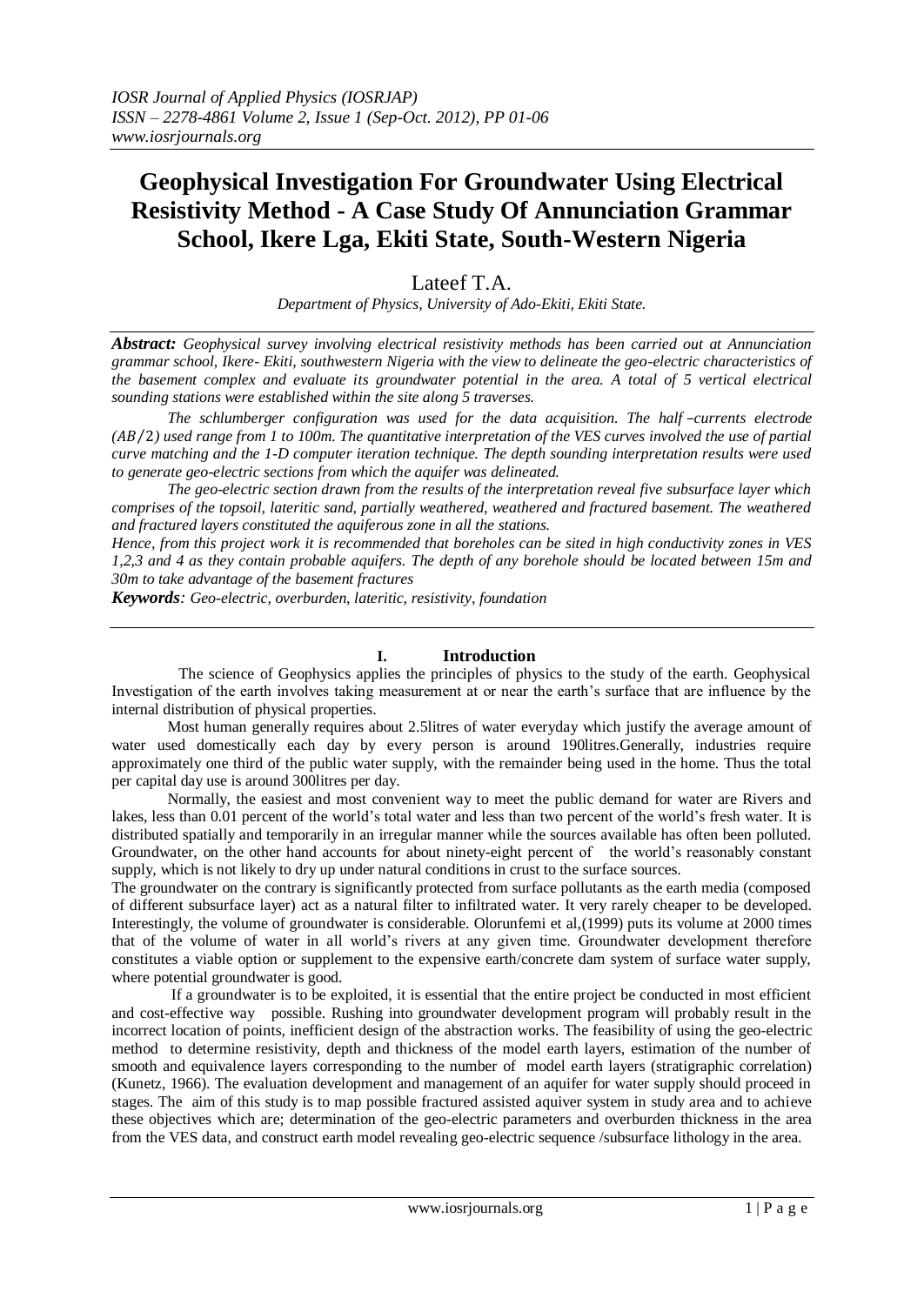#### **II. Site Description**

 The survey site is Annunciation grammar school in Ikere-Ekiti. The area is situated on Latitude  $8^0$  12<sup>1</sup>N to  $8^0$  14<sup>1</sup>N and longitude  $7^0$  14<sup>1</sup>E to  $7^0$  16<sup>1</sup>E. The site consists of a three unit of two-storey building, which housed the administrative block, the junior secondary student and senior secondary student. The school is educational in nature; it runs day and boarding system. The compound is well fenced and the topography is highly undulating and rugged.

 The area is characterized by short dry season and long wet season and has high rainfall of about 160mm and peak rainfall between August and September. High temperature ranging between with relatively high humidity during the wet season and low humidity during the dry season (Rahman, 1976).

 The area is situated in the rain forest type of vegetation and is characterized by dense evergreen forest. Thick vegetation, farming and forest depletion and other main activities have affected the natural vegetation. The basement complex rocks are crystalline rocks of low porosity and permeability. In this geologic environment groundwater accumulation depends on (i) degree of weathering and thickness of the overburden, (ii) degree and nature of fracturing of the rocks, (iii)the presence and absence of clays above the weathered zone and its effect on rate of infiltration of water into the aquifer, (iv) the hydrological continuity (permeability) of the weathered zone.

 Source of recharge in the area include stream and precipitation, cracks, fractures bedrock depression and weathered basement are the geologic subsurface structure in basement terrain that can favor groundwater accumulation. Porosity, permeability and transmissivity are the parameters of an aquifer. A good aquifer must have high porosity, high permeability and transmissivity.



Figure: 1. Geological map of Ekiti State

 Olorunfemi et al, (1999) studied the geoelectric parameters and aquifer characteristics of some parts of western Nigeria. They concluded that the clayey sand and sand area and the fractured basement constitutes the aquifer zones. Thus, they concluded that the highest transverse resistance (T) corresponds to the zone with the highest borehole yield and determined the strike of foliation of concealed solid rock (in which the predominant structural feature is the foliation or where the fracture /joint direction are generally in line with strike of foliation). The electrical resistivity method has been used successfully in location site for borehole development in south western basement of Nigeria. It is unique because of its ability to detect increases in pore water conductivity (Abdul Nasir et al, 2000, Adepelumi et al 2008). The studies reviewed show that geophysical methods are applicable to hydrological investigation and the delineation of geologic structures and materials.

 T he objective of this study is to map possible fractured assisted aquifer system in study area and determine the geoelectric parameters and overburden thickness in the area from the VES data.

#### **III. Materials And Method**

The electrical resistivity survey involves electrical sounding using schlumberger configuration with ABEM WADI (SAS 300B) Terameter. The potential electrodes remain fixed and the current electrodes are expanded simultaneously about the center of the spread. The distance between the electrodes gets too large, it then mandatory to increase the distance between the potential electrodes to have a measurable potential difference.

The schumberger array used, with maximum current electrode separation of 100m-150m electrodes are normally arranged along a straight line, with the potential electrode placed in between the current electrodes. This configuration is mostly used as it would provide subsurface information considering the depth of penetration which ranges between 1/3 and ¼ of the total current electrode separation (David and Ofrey, 1989; Osemeikhian and Asokhia, 1994; Mallam and Ajayi,2000).The resistivity sounding curves were interpreted quantitatively; this is done by partial curve matching technique and computer iteration of the interpreted resistivity curves. Partial curve matching method involves a segment matching of the sounding curves with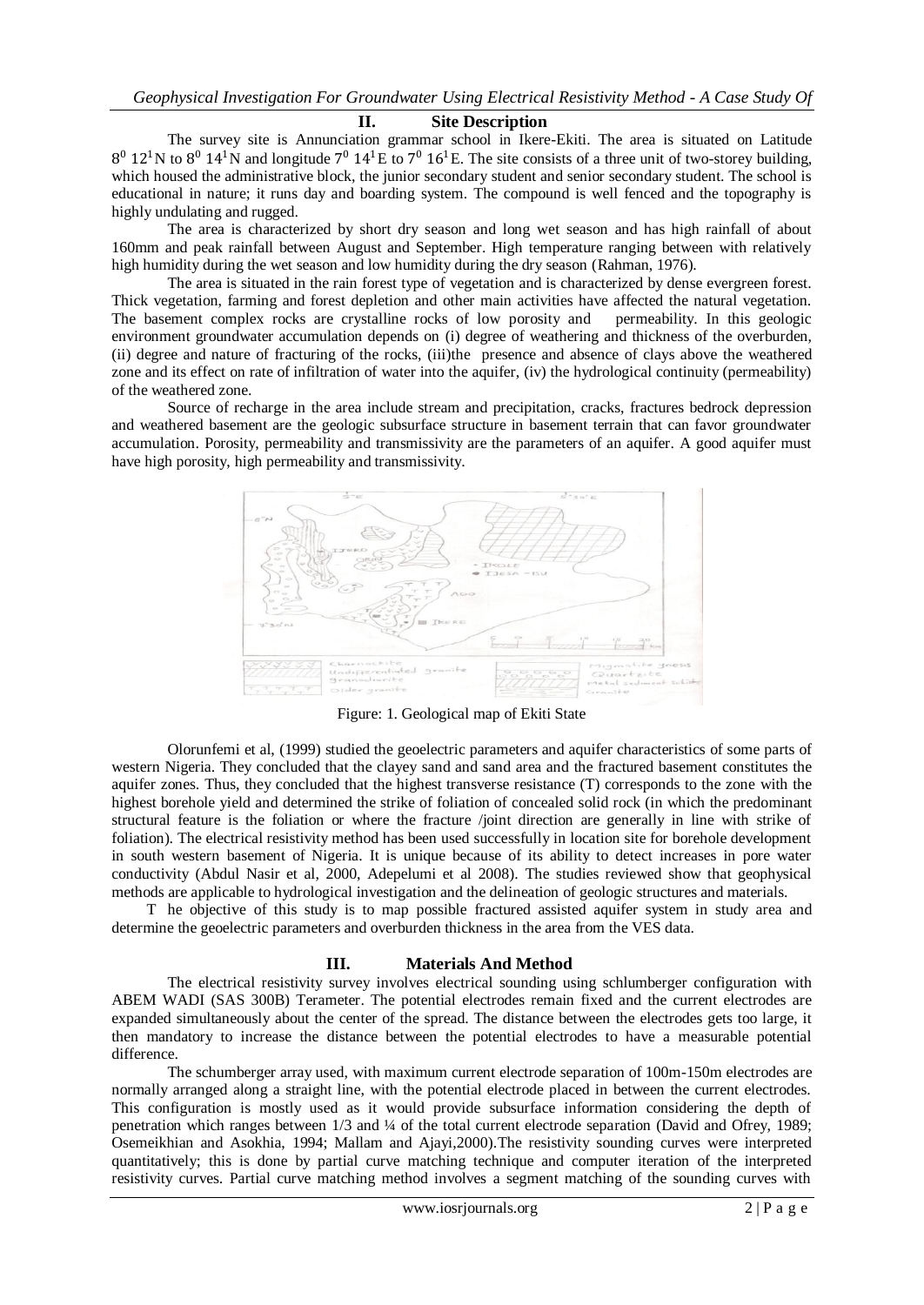theoretical schlumberger layer. The interpretation was done by matching the VES curves segment by segment, starting from small electrode spacing gradually to larger electrode spacing. The process involves taking the apparent resistivity data in ohm-meter obtained from the study area and plotting it against the electrode spacing in meters on a transparent double logarithmic paper or is superimposed on a  $log^2 by 3$  cycle graph to obtain a curve of best fit, with the axis of the two graphs parallel to each other. The transparent double logarithmic paper with its final curve match is then placed back on the log-log graph, and the value of the apparent resistivity for the first layer ℓ, and its corresponding layer thickness in meter h are obtained. Also obtained from the bi-log graph of the subsequent points of curve matching i.e from the two layers apparent resistivity curve are reflected apparent resistivity's  $\ell$  values with their corresponding reflected layer thickness  $h_r$  and the depth ratio  $\frac{Dn}{Dr_n}$  is

obtained from auxiliary curve. Hence, the following equations are used for subsequent calculations of the respective layer resistivity's and their thickness, i.e. to calculate the second layer resistivity  $\ell_2$  and thickness h<sub>2</sub>. Computer assisted interpretation is usually based on the algorithm which employs digital linear filters for the fast computation of resistivity function for a given set of layers parameters. This technique involves seeing a solution to the inverse problem in the kernel functions which is useful in interpreting apparent resistivity measurement in the terms of lithological variation with depth. The function assumes the earth to be resistivity functions it is independent of electrode configuration. A computer programs known as WIN RESIST was used.

#### **IV. Results And Discussion**

The vertical electrical sounding (VES) data are presented as depth sounding curve, which are obtained by plotting apparent resistivity values against electrode spacing on a log-log or bi-log graph paper. The depth sounding curves are classified based on layer resistivity combinations. The curve types obtained in the study area where five VES sounding was carried out include the QH, KH, and KHK types. The QH- type curve: The curve is predominant in the study area constituting 45% of the total number of the VES curve. It was obtained at two points VES 1 and 3. The H –curve has an intermediate layer of low resistivity value that is recognized as the aquifer unit at these VES location. The extent to which the rocks have been weathered or fractured determines the amount of water to be found and these in turn govern the electrical resistivity values (Nwankwo et al, 2004). The weathered layer constitutes the hydro geologically significant layer because of its water bearing capacity and characterized by high porosity, relatively high permeability and high specific yield. The KH- type curve: The KH type curve is a five layer model of the subsurface and was obtained at VES 2 and 4. The first layer is the topsoil, followed by a sandy formation and the weathered layer in that order. The weathered layer in these sequences is very favorable for underground water abstraction. The KHK- type curve: Another type KHK was obtained as minority being obtained only at VES 5 of the study area. The curve type is characterized by a steady decrease in resistivity value. This curve type does not guarantee the possibility of abstracting water in substantial quantity from the VES point were the weathered layer is a clayey formation i.e. an aquitard.

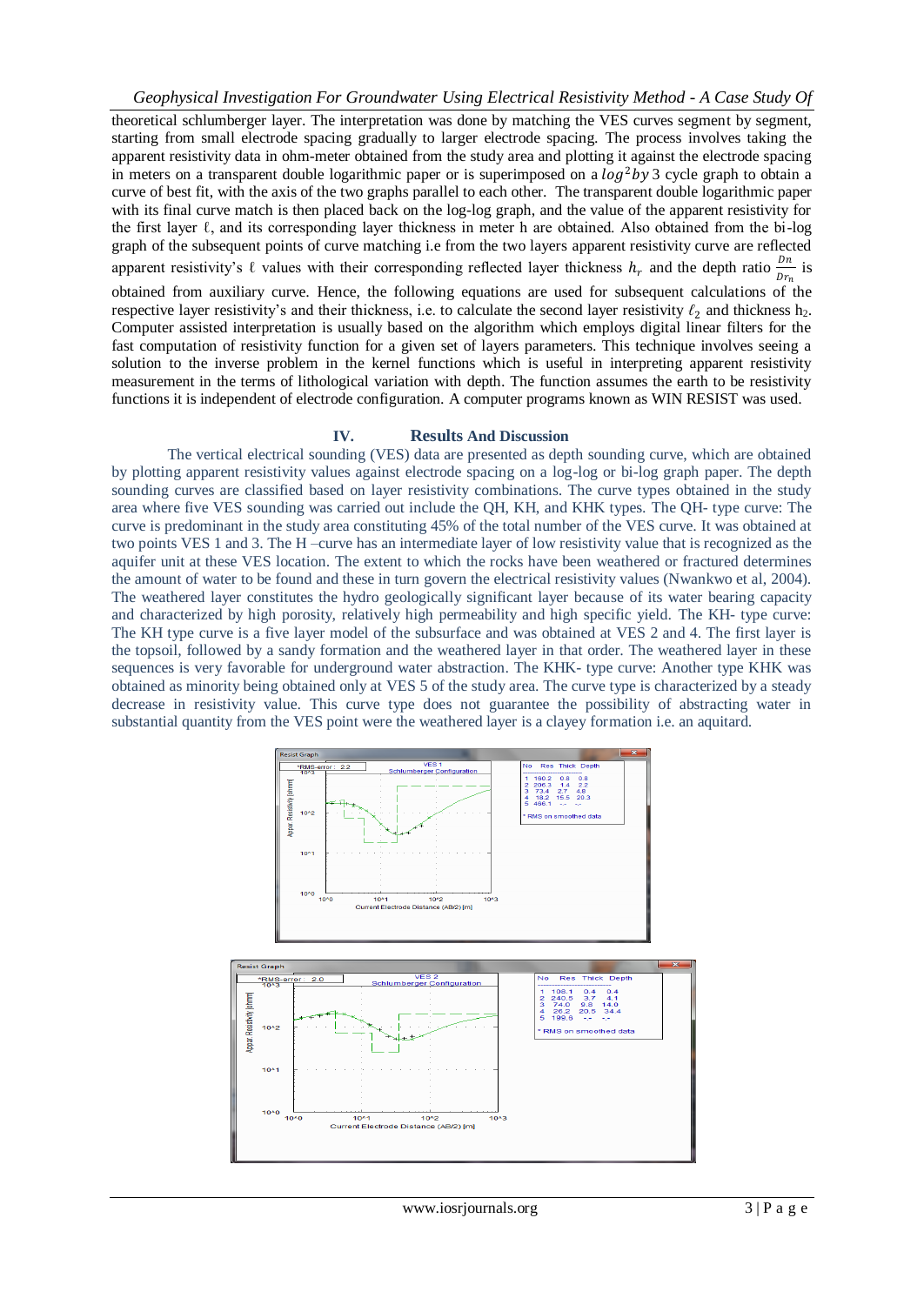

Table of VES data and the delineated lithologies in the study area.

| <b>VES</b>     | <b>CURVE</b> | <b>LAYER</b>   | <b>RESISTIVITY</b> | ັ<br><b>THICKNESS</b> | <b>DEPTH</b> | <b>LITHOLOGY</b>  |
|----------------|--------------|----------------|--------------------|-----------------------|--------------|-------------------|
| N <sub>O</sub> | <b>TYPE</b>  | N <sub>O</sub> | $(\Omega m)$       | (m)                   | (m)          |                   |
| 1              | QH           | 1              | 160                | 0.8                   | 0.8          | Topsoil           |
|                |              | $\overline{2}$ | 206                | 1.4                   | 2.2          | Sandy clay        |
|                |              | 3              | 73                 | 2.7                   | 4.8          | Clay              |
|                |              | $\overline{4}$ | 18                 | 15.5                  | 20.3         | Weathered layer   |
|                |              | 5              | 466                |                       |              | Fractured         |
|                |              |                |                    |                       |              | basement          |
| $\mathfrak{D}$ | KH           | 1              | 108                | 0.4                   | 0.4          | Topsoil           |
|                |              | $\overline{c}$ | 241                | 3.7                   | 4.1          | Lateritic sand    |
|                |              | 3              | 74                 | 9.8                   | 14           | Partially         |
|                |              |                |                    |                       |              | weathered layer   |
|                |              | $\overline{4}$ | 26                 | 20.5                  | 34.4         | Weathered/fractur |
|                |              |                |                    |                       |              | ed basement       |
|                |              | 5              | 200                |                       |              | Fractured         |
|                |              |                |                    |                       |              | basement          |
| 3              | QH           | 1              | 136                | 0.6                   | 0.6          | Clayey/sandy      |
|                |              | $\overline{2}$ | 114                | 4.2                   | 4.8          | Lateritic sand    |
|                |              | 3              | 33                 | 0.9                   | 5.8          | Partially         |
|                |              |                |                    |                       |              | weathered layer   |
|                |              | $\overline{4}$ | 19                 | 17.9                  | 23.6         | Weathered layer   |
|                |              | 5              | 127                |                       |              | Fractured         |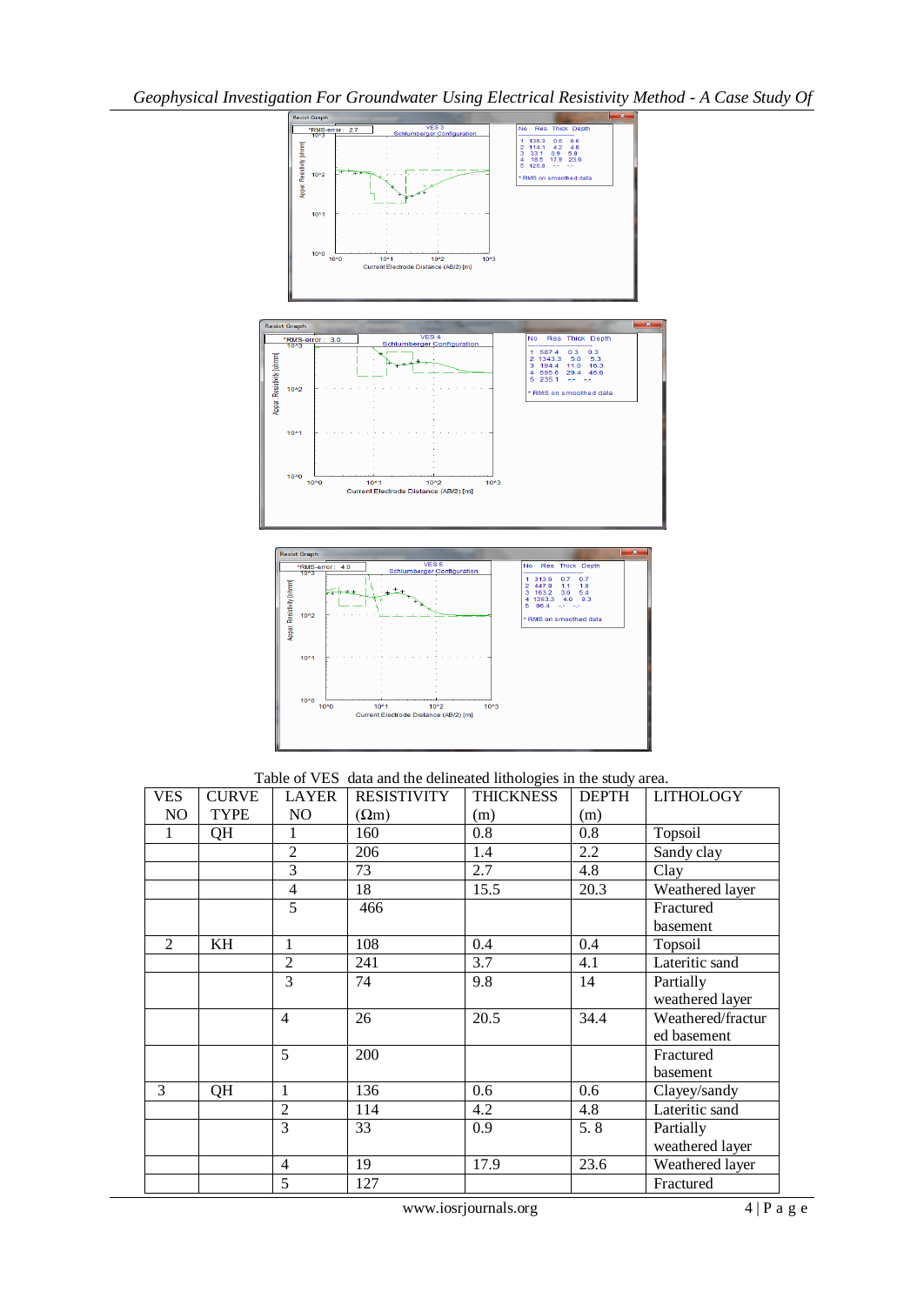| Geophysical Investigation For Groundwater Using Electrical Resistivity Method - A Case Study Of |  |  |  |  |  |  |  |  |  |
|-------------------------------------------------------------------------------------------------|--|--|--|--|--|--|--|--|--|
|-------------------------------------------------------------------------------------------------|--|--|--|--|--|--|--|--|--|

|                |            |                |      |      |       | basement           |
|----------------|------------|----------------|------|------|-------|--------------------|
| $\overline{4}$ | KH         | $\mathbf{1}$   | 564  | 0.3  | 0.3   | Topsoil(sand)      |
|                |            | $\overline{2}$ | 1383 | 4.4  | 4.7   | Lateritic sand     |
|                |            | 3              | 278  | 25.9 | 30.6  | Weathered layer    |
|                |            | $\overline{4}$ | 763  | 92   | 122.5 | Weathered/fractur  |
|                |            |                |      |      |       | ed basement        |
|                |            | 5              | 230  |      |       | Fractured          |
|                |            |                |      |      |       | basement           |
| 5              | <b>KHK</b> | $\mathbf{1}$   | 314  | 0.7  | 0.7   | grained<br>Coarse  |
|                |            |                |      |      |       | sand               |
|                |            | 2              | 448  | 1.1  | 1.8   | Wet laterite       |
|                |            | 3              | 163  | 3.6  | 5.4   | Weathered layer    |
|                |            | $\overline{4}$ | 1363 | 4.0  | 9.3   | Lateritic sand     |
|                |            | 5              | 96.4 |      |       | Highly             |
|                |            |                |      |      |       | weathered/fracture |
|                |            |                |      |      |       | d basement         |



Figure 3: Geo-electric section through all VES stations in the study area.

## **V. Geoelectric Section**

 The geo-electric section across the stations generally shows the different subsurface layers and the depth at which they are encountered during the course of investigation in relation to layer resistivity's. The geoelectric section was drawn across VES 1,2,3,4 and 5, in the direction that approximately N-E. The section has five layers at the VES points.

 The first layer is the topsoil which is composed of sandy clay, sandy, coarse grained sand and clayey/sandy formation. This layer resistivity values from 108  $\Omega m$  to 587  $\Omega m$  and a thickness between 0.3m and 0.8*m*. This layer serves as a site for evapotranspiration and pipeline lying. It is generally unreliable for groundwater accumulation in all the VES stations. The second layer is the lateritic sand, it comprises of wet, moist, dry and saturated laterite. The resistivity ranges from  $114 \Omega m$  to  $1343 \Omega m$  and the thickness ranges from 1.8m and 5.3m, having a poor hydrogeological characteristics. This layer is sufficient and recommend for site foundation and road construction. The third layer is partially weathered layer and has resistivity of 33*Ω* and 74Ω*m* and a thickness of 0.9*m* and 9.8*m*, these layer are found in VES 2 and 3. The VES station 1, 4 and 5 falls into moist laterite and weathered formation. This layer is partially convenient for ground water accumulation and hence the aquifer can not yield water in sufficient quantity and economical use.

The fourth layer is the weathered layer and the resistivity value ranges from 18 $\Omega$  to 696 $\Omega$  and the thickness ranging from  $15m$  and  $29m$ . This layer thickness and aquifer enhance the accumulation for efficient groundwater potential. It is very favorable and productive in borehole construction. The weathered/fracture zone gives rise for the convenient flow of water from the aquifer to the earth surface.

The fifth layer is the fractured basement and this layer has resistivity values from  $96\Omega m$  to  $446\Omega m$ and the thickness ranges to infinity. This section indicates high resistivity value and is good for groundwater accumulation.